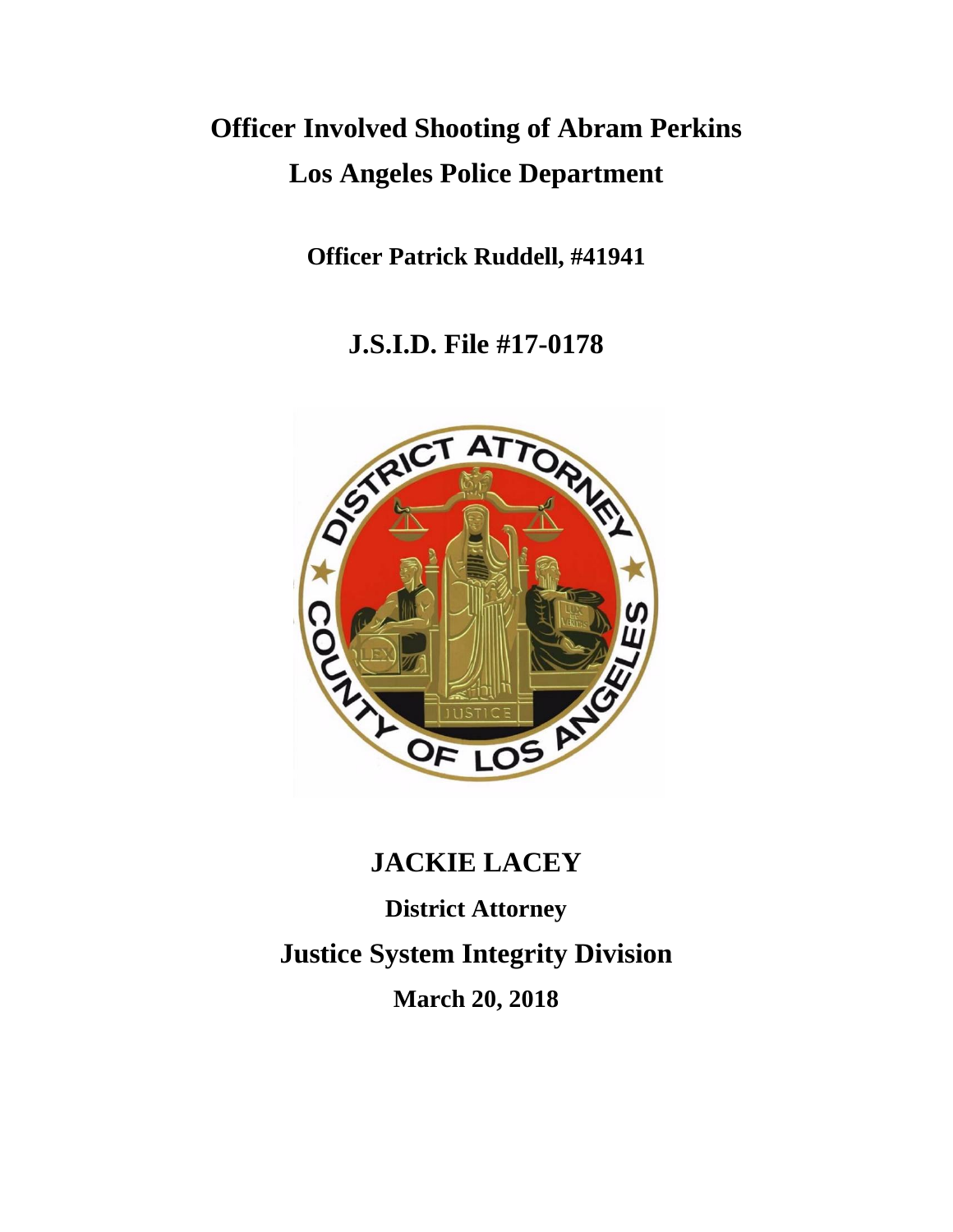#### **MEMORANDUM**

- TO: COMMANDER ROBERT A. LOPEZ Los Angeles Police Department Force Investigation Division 100 West First Street, Suite 431 Los Angeles, California 90012 FROM: JUSTICE SYSTEM INTEGRITY DIVISION Los Angeles County District Attorney's Office SUBJECT: Officer Involved Shooting of Abram Perkins J.S.I.D. File #17-0178 F.I.D. File #F025-17
- DATE: March 20, 2018

The Justice System Integrity Division of the Los Angeles County District Attorney's Office has completed its review of the April 7, 2017, non-fatal shooting of Abram Perkins by Los Angeles Police Department (LAPD) Officer Patrick Ruddell. We find that Officer Ruddell acted in lawful self-defense and defense of others.

The District Attorney's Command Center was notified of this shooting on April 7, 2017, at 12:58 p.m. The District Attorney Response Team responded to the scene and was given a briefing and walk-through by Detective Nicholas Pikor.

The following analysis is based on reports prepared by the LAPD Force Investigation Division, submitted to this office by Detectives Dimitri Kort, Alberto Rosa, and Jennifer Kim. The reports include photographs, audio-recorded interviews of witnesses, a Digital In-Car Video System recording (DICVS), Body Worn Videotape (BWV), and radio transmissions.

#### **FACTUAL ANALYSIS**

#### **Introduction**

On April 7, 2017, between approximately 11:53 a.m. and 12:00 p.m., LAPD officers responded to various 9-1-1 and radio calls reporting a man committing random knife attacks in the downtown Los Angeles area.

Numerous LAPD officers deployed to locate the man, who was later identified as Abram Perkins.

Four officers located Perkins as he was actively stabbing a man. The officers ordered Perkins to drop his knife, but Perkins did not comply and continued stabbing the man, who was seriously injured. Officer Patrick Ruddell fired his service weapon at Perkins to stop the attack. Perkins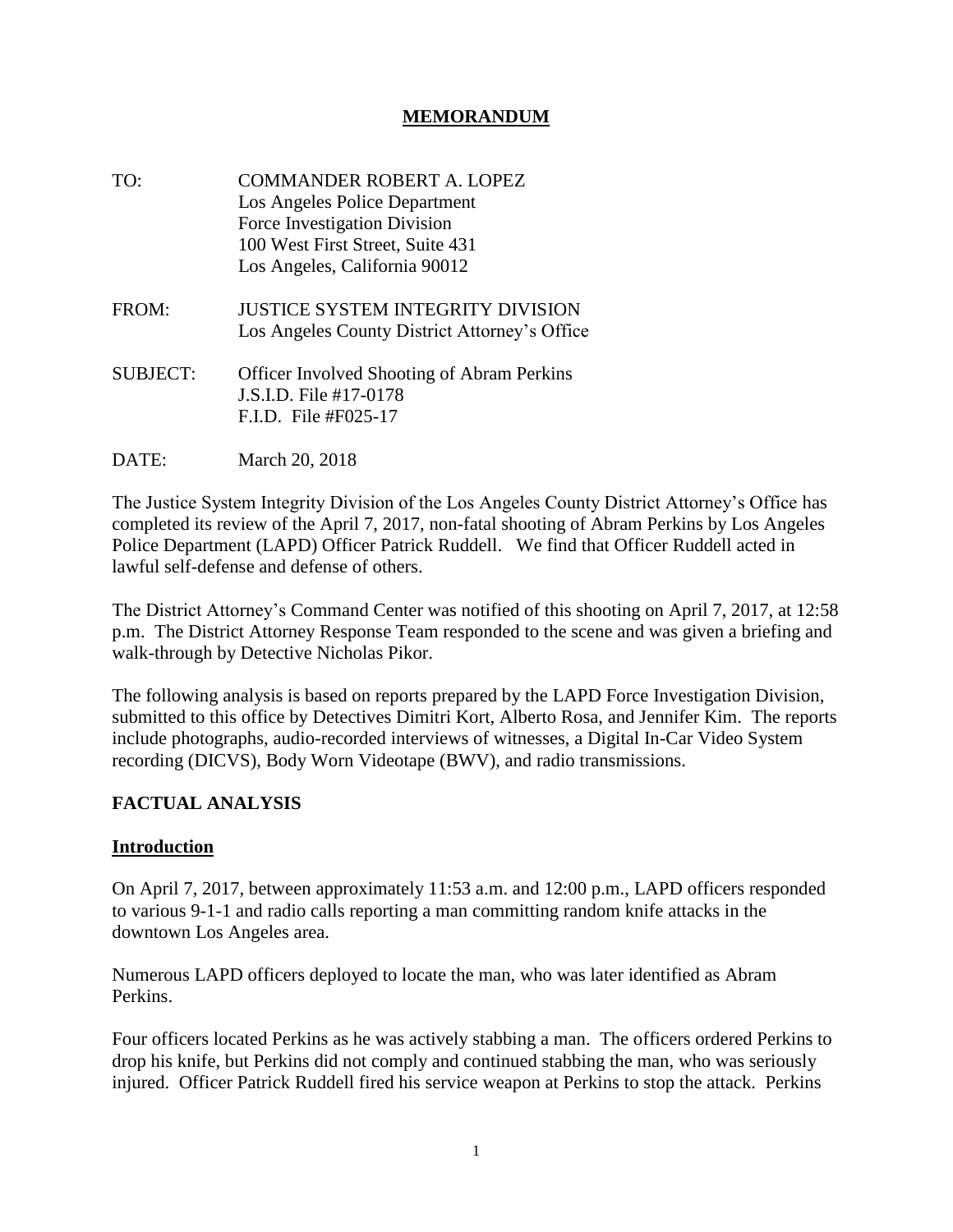was struck several times, stopped his attack, and survived. Ruddell was wearing a body camera, which recorded the attack and shooting. A frame from that recording is shown below:



Perkins was charged with two counts of attempted murder in case number BA456285. Criminal proceedings have been suspended as Perkins has been committed to a state mental hospital.

#### **The First Stabbing**

At approximately 11:53 a.m., Dennis H. was sitting on a sidewalk when Perkins approached him and asked for drugs. When Dennis H. told him to go away, Perkins became upset and started slashing him with a utility knife. Dennis H. was cut on several areas of his body, including a ten inch slash to his neck. Perkins ran away with "bugged out eyes."

#### **The Second Stabbing**

A short time later, Perkins approached Sherman T., asked him for drugs, became enraged, and started slashing him with a utility knife. Sherman T. was cut on several areas of his body, including slash wounds to both sides of his neck and to his chest, which caused a collapsed lung. Perkins ran away.

#### **The Shooting**

Minutes later, Perkins approached Raydell C., who was sleeping on a sidewalk. Perkins suddenly started stabbing him. Ruddell and his partner, Officer Alvin Lee, saw Perkins attacking Raydell C. They stopped their patrol car, exited, drew their service weapons, and approached Perkins. Ruddell yelled, "Drop the knife! Drop the knife! Drop the knife!" Perkins ignored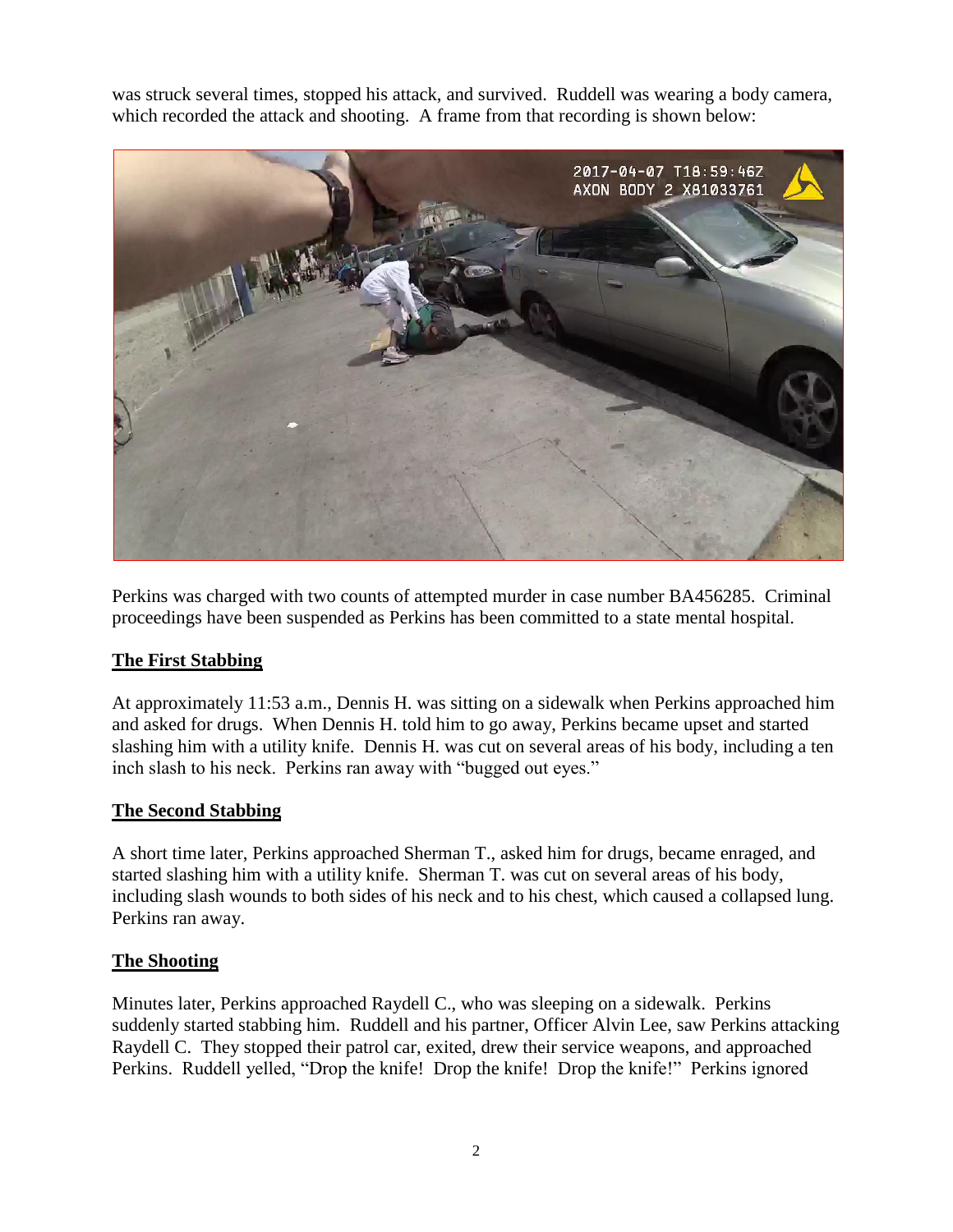Ruddell's commands and continued attacking Raydell C. Ruddell fired four rounds at Perkins, striking him several times and disabling him.

Raydell C. was treated for cuts to his torso and arm, including an eight inch cut to his ribcage.

#### **Statement of Officer Alvin Lee**

Lee and Ruddell were on patrol when they responded to the stabbing calls. They saw Perkins attacking a man who was on the ground. They stopped their vehicle, exited, drew their service weapons, and approached Perkins. Ruddell yelled, "Drop the knife! Drop the knife!" Perkins did not comply and continued to attack Raydell C. A second later, as Lee was ordering Perkins to drop the knife, he heard Ruddell fire two rounds. Perkins was still moving as Lee ordered Perkins again to drop the knife, as Ruddell fired two more rounds. Perkins dropped to the ground and crawled underneath a parked vehicle. Perkins was handcuffed and a rescue ambulance was called.

### **Statement of Officer Cesar Wences**

Wences and his partner, Officer Angel Sandoval, were driving when they received a call about a suspect armed with a deadly weapon. Soon after, he witnessed a bloody man, later identified as Sherman T., running down the street. He also saw Perkins walking down the street, with blood on his shirt, carrying a knife in his right hand. Ruddell and Lee arrived in another patrol car. Wences and Sandoval followed Ruddell and Lee, approached Perkins, and saw him in the process of stabbing Raydell C. Wences, Sandoval, Ruddell, and Lee drew their service weapons. Ruddell and Lee yelled, "Drop the knife!" Perkins did not comply and continued to stab Raydell C. Wences heard four gunshots in quick succession and Perkins dropped to the ground. Perkins crawled underneath a vehicle while Wences helped Raydell C. get to safety.

## **Statement of Officer Angel Sandoval**

Sandoval was the passenger in the unmarked police vehicle driven by his partner, Wences. Wences and Sandoval were in plainclothes. He saw Sherman T. with blood on his arm, running down the street, and he saw Perkins walking in the same area. Perkins was carrying a knife in his right hand and had blood on his clothing. Ruddell and Lee, who were in a marked patrol vehicle and in uniform, arrived soon thereafter and took a primary position. Sandoval and Wences directed Ruddell and Lee to Perkins' location, and provided backup. As the four officers approached, they saw Perkins stabbing Raydell C. Sandoval and the other officers drew their service weapons. One of the officers yelled, "Drop the knife! Drop the knife!" Perkins ignored the commands and continued to stab Raydell C. Sandoval heard three to four gunshots and saw Perkins fall to the ground and crawl under a vehicle. A rescue ambulance was called and Perkins was taken into custody.

## **Injuries**

Perkins was treated for gunshot wounds to the armpit, right forearm, right wrist, right thigh, left buttock, left hip, and left hand. A toxicology analysis was performed and detected benzodiazepines and marijuana in Perkins' bloodstream.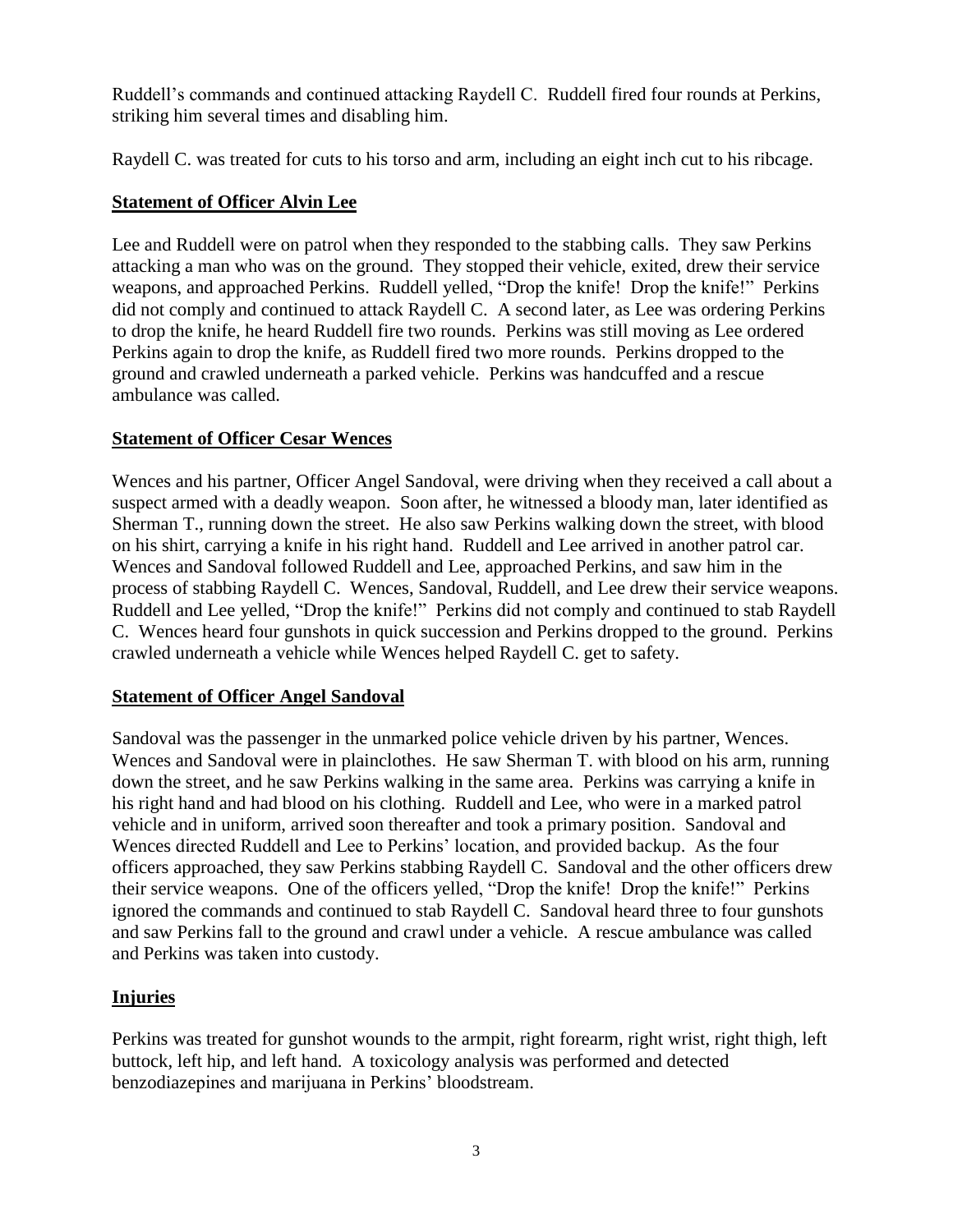### **Statement of Abram Perkins**

Perkins was *Mirandized* and interviewed at the hospital. He did not remember carrying a weapon or getting into any altercations with anyone. He admitted he had been currently using marijuana. When asked if he had any previous mental episodes, Perkins did not know, but he was taking antidepressants and may not have taken his medications on the day of the incident. He said he did not remember being shot by the police officer.

## **The Knife**

Perkins' utility knife was recovered from underneath the vehicle he crawled under at the time of the shooting. A photo of the knife, with apparent blood on the blade, is shown below:



## **Firearms Evidence**

Ruddell was armed with his Smith and Wesson 9mm semiautomatic service weapon loaded with 17 rounds in the magazine and one round in the chamber. After the shooting, there were 13 rounds in the magazine and one round in the chamber. Four discharged cartridge casings were found at the scene, which is consistent with Ruddell firing four rounds during the shooting.

## **Digital In-Car Video System Videotape (DICVS)**

Ruddell and Lee's patrol vehicle was equipped with a dash camera and it recorded the incident. The videotape shows Ruddell and Lee arriving and being directed to Perkins by Wences and Sandoval. As Ruddell and Lee stop their patrol car, Perkins is shown attacking someone on the ground as the officers exit their vehicle and draw their service weapons. A still frame from that videotape is shown below: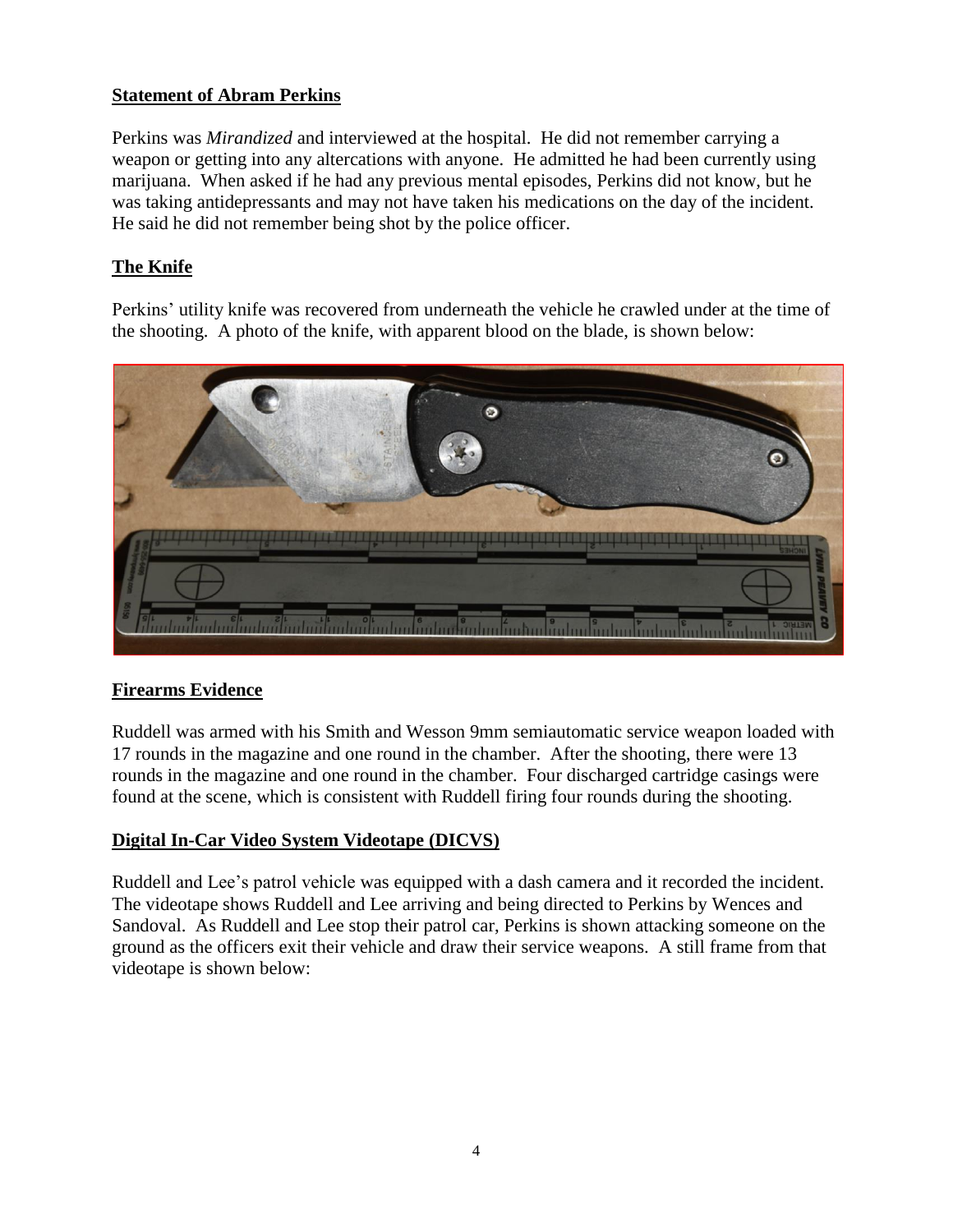

## **Body Worn Video (BWV)**

Ruddell's body camera recorded Perkins attacking Raydell C. with a knife, and Ruddell and Lee ordering Perkins to drop the knife. A transcript of the audio from Ruddell's body camera, from the point Ruddell and Lee exited their vehicle, to the point that Perkins was handcuffed, is detailed below:

| <b>OFFICER:</b> | He's got something. Hey!                                                                                                                         |
|-----------------|--------------------------------------------------------------------------------------------------------------------------------------------------|
| <b>RUDDELL:</b> | Drop the knife! Drop the knife! Drop the knife! (four gunshots)                                                                                  |
| <b>RUDDELL:</b> | Drop the knife! Drop the knife! Drop the fucking knife! Uh,<br>watchwatch it. Watch it. Let's not shoot. Let's watch ourwatch our<br>background. |
| <b>OFFICER:</b> | (unintelligible)                                                                                                                                 |
| <b>RUDDELL:</b> | I can'tI can't see if he has a knife still. We arewe are gonna get it on<br>(unintelligible).                                                    |
| <b>OFFICER:</b> | Hey! Sir! Lay on the ground! Lay down on the ground!                                                                                             |